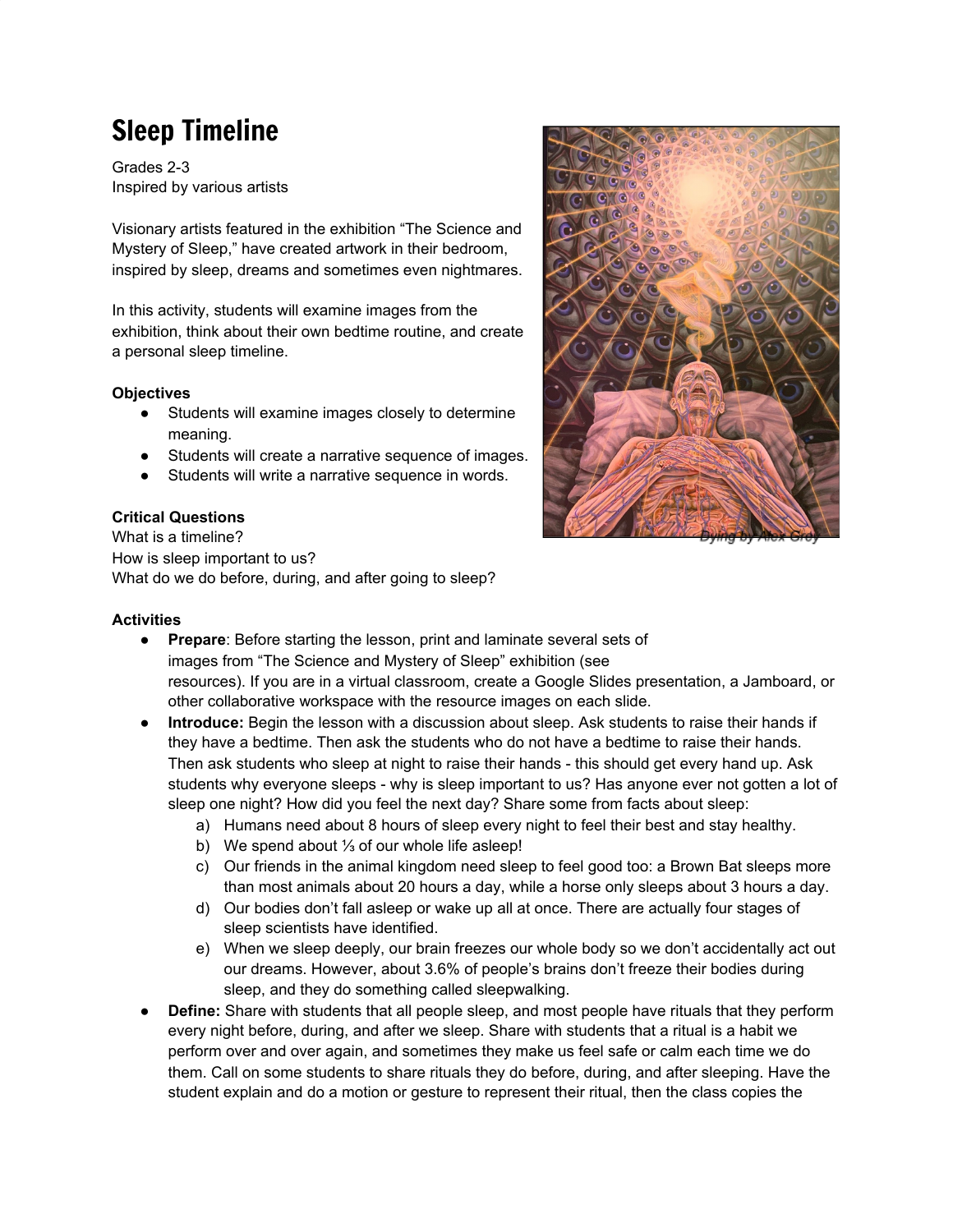motion or gesture (for example, I brush my teeth before I go to bed, pantomime brushing teeth, whole class pantomimes brushing teeth).

- **Experiment**: Split students into groups of 2-3. Explain that they are to carefully look at the images they are given and imagine they are telling a story about someone's bedtime. Students pick 3-5 images, and put the images in order from beginning to end to tell their story. Each group turns to their neighbors to share their sequential story.
- **Imagine**: Clean up images, and have students return to their seats. Tell the students we are now going to imagine our own sleep timeline. Lead the students through a guided imagery activity where they go over their own bedtime rituals in their minds. Encourage them to remember every detail they can about their own bedtime ritual.
	- a) Close your eyes and imagine it is your bedtime. How do you know it is your bedtime? Does a clock chime? Does a family member remind you? Imagine you are getting ready for bed.
	- b) What comes next? Image where you need to go before you go to bed. You might be going up or down stairs to your bedroom, to the bathroom to brush your teeth.
	- c) What comes next? Do you say good night to any family members, friends, or pets?
	- d) What comes next? Do you change your clothes or take a bath? Picture all the rituals you do before you sleep.
	- e) You are finally done all the things you need to do BEFORE bed, and are climbing into bed. Picture what your bed looks like, what the blankets or pillow feels like, what is the temperature, what sounds do you hear as you fall asleep?
	- f) Imagine you have fallen asleep. Picture yourself sleeping in your bed. Does anything happen during sleep? Do you turn over a few times? Have a dream? Snore a little? Does your cat come to snuggle with you in the middle of the night? Imagine what happens DURING sleep now.
	- g) Imagine it is time to wake up. What wakes you up in the morning? Picture what you do AFTER sleep. This might mean rubbing your eyes, brushing your hair, changing your clothes, saying good morning, eating breakfast or something else. Picture that now. Now you can open your eyes!
- **Draw**: With crayons and colored pencils, have students draw their sleep timeline. Use the attached graphic organizer, or have them draw free form. They should create a sequence of six images for their sleep timeline: two images for what happens before sleep, two for during sleep, and two for after sleep.
- **Tell**: Students will summarize their sleep timeline in at least three sentences, telling an audience of their peers the order of events for their sleep timeline.

## **Materials**

- Images from "The Science and Mystery of Sleep" exhibition
- Pencil
- Crayons, colored pencils, markers
- Optional: sleep timeline graphic organizer

## **Modification/Extension**

Modification: students choose from existing ritual symbols (brushing teeth, saying good night, taking a bath, dreaming, etc) presented in picture form to create their own sleep timeline, and a word bank to write their narrative.

Extension: Students use the graphic organizer to brainstorm ideas, and turn the ideas into a final six panel comic that tells the story of their sleep timeline.

## **Common Core Standards**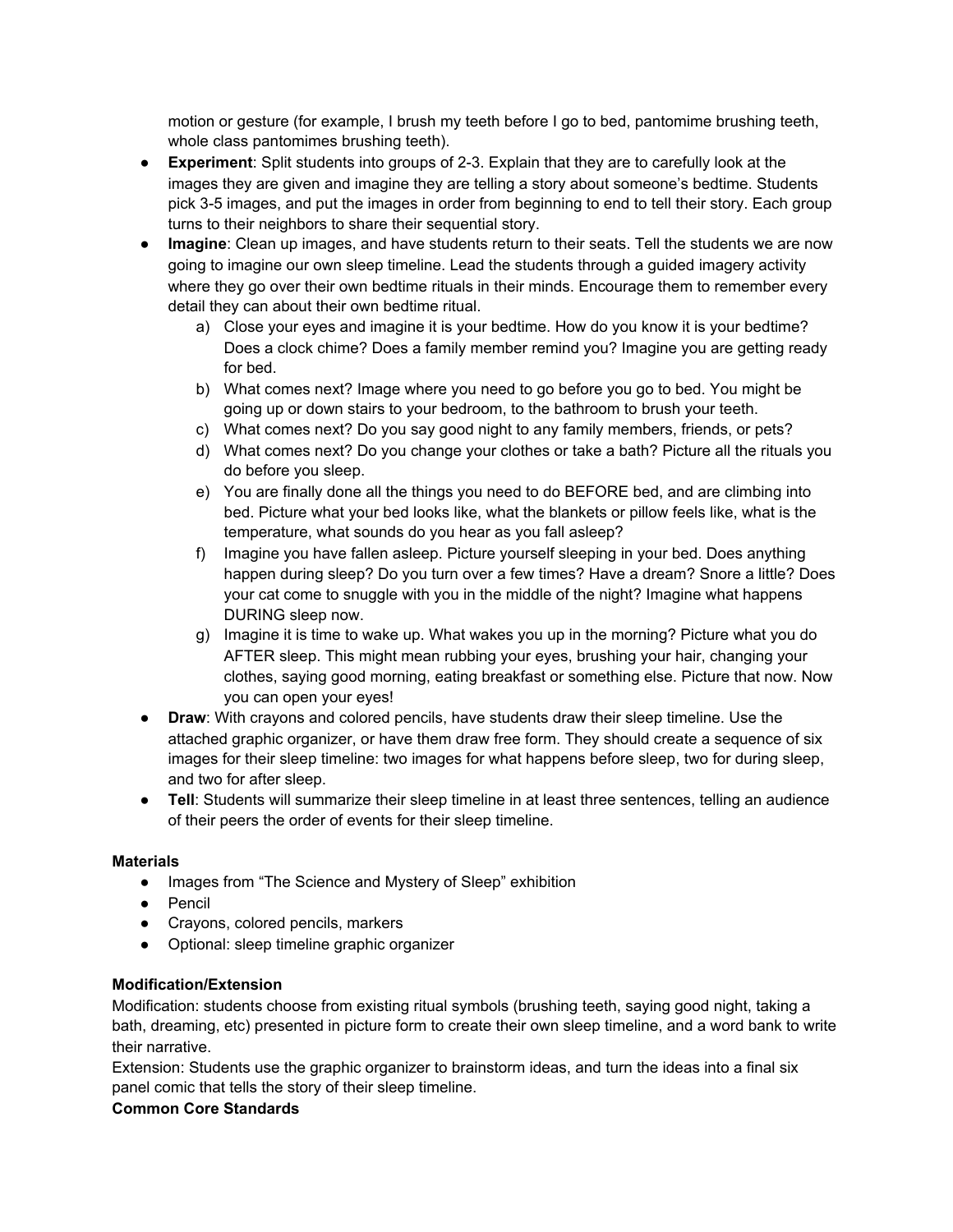#### Grade 2 ELA Literacy Standards

[CCSS.ELA-LITERACY.RI.2.3](http://www.corestandards.org/ELA-Literacy/RI/2/3/)

Describe the connection between a series of historical events, scientific ideas or concepts, or steps in technical procedures in a text.

## Grade 3 ELA Literacy Standards

[CCSS.ELA-LITERACY.RI.3.3](http://www.corestandards.org/ELA-Literacy/RI/3/3/)

Describe the relationship between a series of historical events, scientific ideas or concepts, or steps in technical procedures in a text, using language that pertains to time, sequence, and cause/effect.

#### **Resources**

Contact Beka Plum for Sleep exhibition images: [beka@avam.org](mailto:beka@avam.org)



Not every animal sleeps once per 24-hour cycle. House cats,<br>dogs, and horses sleep multiple times a day.

Sleep is a hardwired gift shared by all creatures - be we hairy,<br>smooth-skinned, feathered, winged, scaled, or shelled.

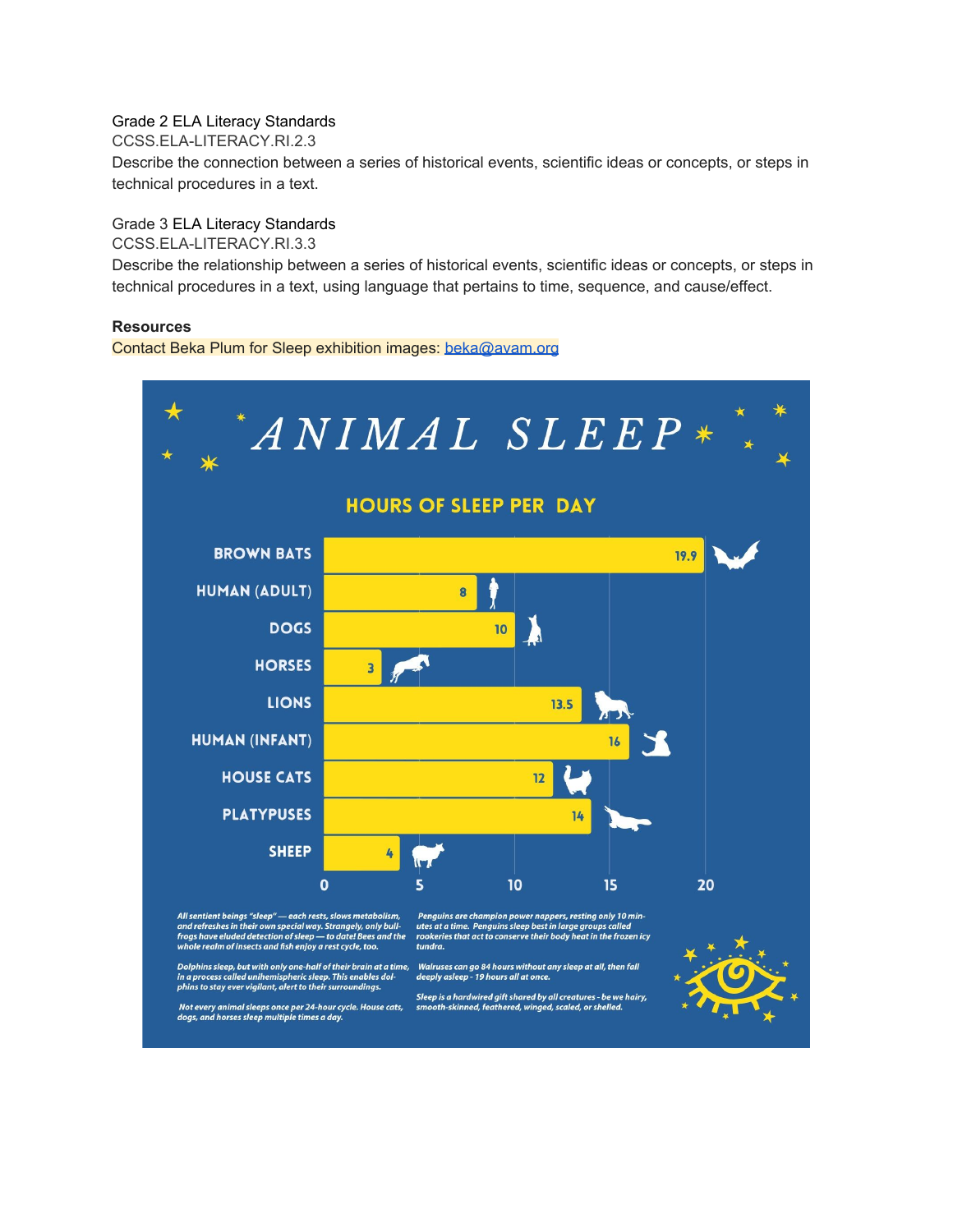